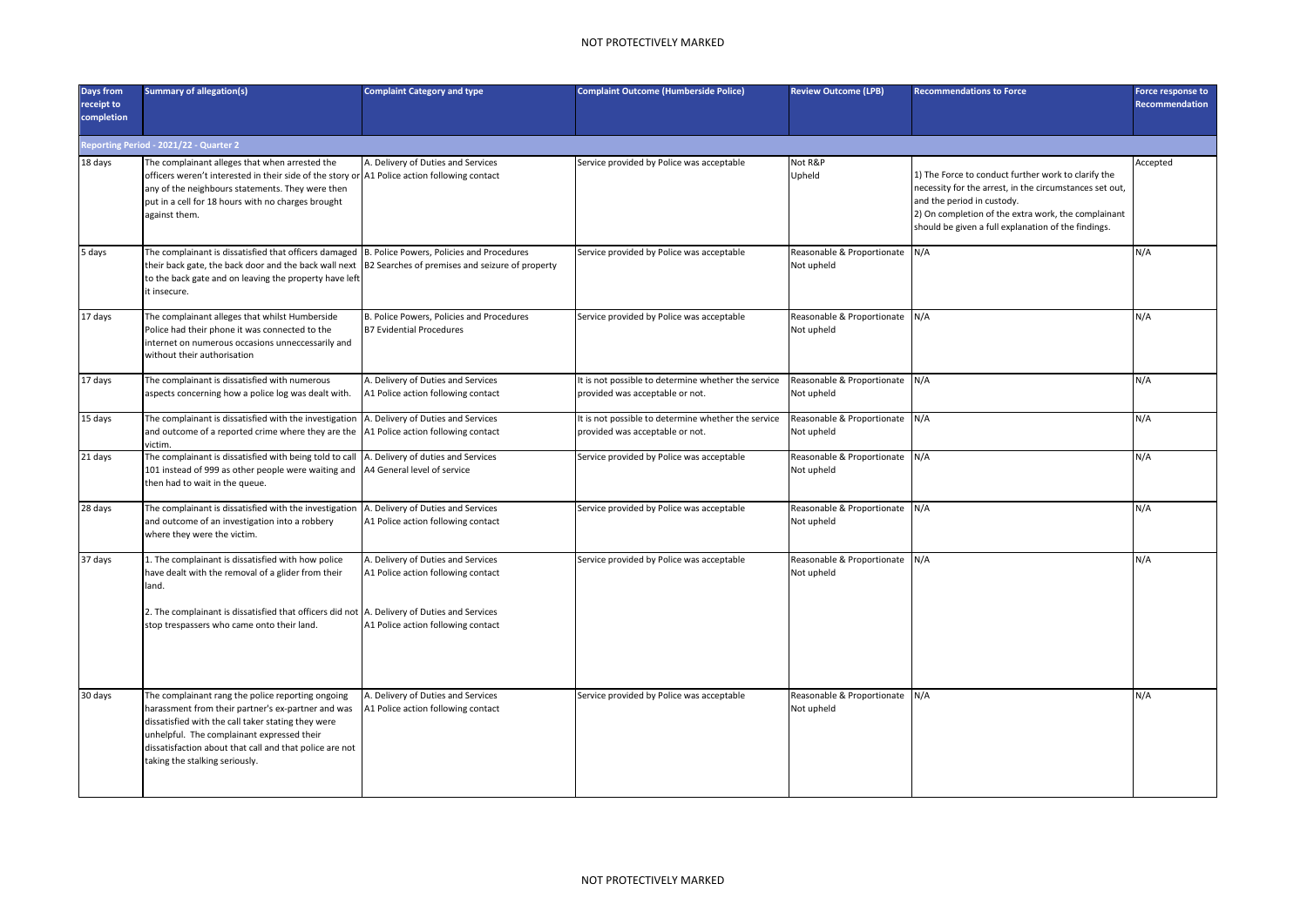| 30 days | The complainant is dissatisfied with a police<br>operation and warrant executed at his address. They  A1 Police action following contact<br>believe the police presence was excessive, and is<br>dissatisfied with how they were subsequently<br>treated.                 | A. Delivery of Duties and Services                                                                         | Service provided by Police was acceptable                         | Not R&P<br>Upheld                            | 1) A manager in Humberside Police Professional<br>Standards Department formally writes to the<br>complainant apologising for the information about<br>the improvement notice for machinery at their farm<br>being contained in the outcome letter, when it could<br>not be confirmed to be true. The letter should<br>therefore also formally confirm that the comment is<br>now withdrawn.<br>2) Any record held on police information systems in<br>relation to the improvement notice is corrected or<br>removed.<br>3) I ask that the complainant's positive comments<br>about the Chief Inspector's complaint handling be<br>shared with them, and they are also reminded of the<br>need to ensure the accuracy of information in formal<br>reports. The latter refers to what they wrote about | Accepted |
|---------|---------------------------------------------------------------------------------------------------------------------------------------------------------------------------------------------------------------------------------------------------------------------------|------------------------------------------------------------------------------------------------------------|-------------------------------------------------------------------|----------------------------------------------|------------------------------------------------------------------------------------------------------------------------------------------------------------------------------------------------------------------------------------------------------------------------------------------------------------------------------------------------------------------------------------------------------------------------------------------------------------------------------------------------------------------------------------------------------------------------------------------------------------------------------------------------------------------------------------------------------------------------------------------------------------------------------------------------------|----------|
| 18 days | The complainant is dissatisfied that the police have<br>not attended to obtain CCTV in relation to a report of  A1 Police action following contact<br>assault on them by their neighbour.                                                                                 | A. Delivery of Duties and Services                                                                         | Service provided by Police was acceptable                         | Reasonable & Proportionate<br>Not upheld     | N/A                                                                                                                                                                                                                                                                                                                                                                                                                                                                                                                                                                                                                                                                                                                                                                                                  | N/A      |
| 27 days | 1. The complainant is dissatisfied with how police are A. Delivery of Duties and Services<br>dealing with anti-social behaviour in their area.<br>2. The complainant is dissatisfied with the outcome<br>of a criminal investigation where they are the victim.           | A1 Police action following contact                                                                         | Service provided by Police was acceptable<br>Explanation provided | Reasonable & Proportionate<br>Not upheld     | N/A                                                                                                                                                                                                                                                                                                                                                                                                                                                                                                                                                                                                                                                                                                                                                                                                  | N/A      |
| 27 days | The complainant is dissatisfied that they were given a D. Access and/or disclosure of information.<br>relative's address in July 2021 but was not given<br>them in March 2021 when they asked.                                                                            | D2. Disclosure of information.                                                                             | Service provided by Police was acceptable                         | Reasonable & Proportionate N/A<br>Not upheld |                                                                                                                                                                                                                                                                                                                                                                                                                                                                                                                                                                                                                                                                                                                                                                                                      | N/A      |
| 10 days | The complainant is dissatisfied with the outcome of<br>an investigation into an alleged fraud where they<br>allege that their employer defrauded them of monies.                                                                                                          | A. Delivery of duties and services.<br>A2. Decisions                                                       | Service provided by Police was acceptable                         | Reasonable & Proportionate<br>Not upheld     | N/A                                                                                                                                                                                                                                                                                                                                                                                                                                                                                                                                                                                                                                                                                                                                                                                                  | N/A      |
| 25 days | The complainant is dissatisfied that they have not<br>been given the opportunity to provide a formal<br>disclosure regarding historic offences in an<br>investigation where the suspect is deceased.                                                                      | A. Delivery of duties and services.<br>A2. Decisions                                                       | Service provided by Police was acceptable                         | Reasonable & Proportionate N/A<br>Not upheld |                                                                                                                                                                                                                                                                                                                                                                                                                                                                                                                                                                                                                                                                                                                                                                                                      | N/A      |
| 26 days | 1. The complainant alleges that officers have failed to A. Delivery of Duties and Services<br>reply to their requests to be contacted.<br>2. The complainant alleges that officers are failing to<br>deal with antisocial behaviour and harassment in a<br>proper manner. | A1 Police action following contact<br>A. Delivery of duties and services.<br>A4. General level of service. | Service provided by Police was acceptable                         | Reasonable & Proportionate<br>Not upheld     | N/A                                                                                                                                                                                                                                                                                                                                                                                                                                                                                                                                                                                                                                                                                                                                                                                                  | N/A      |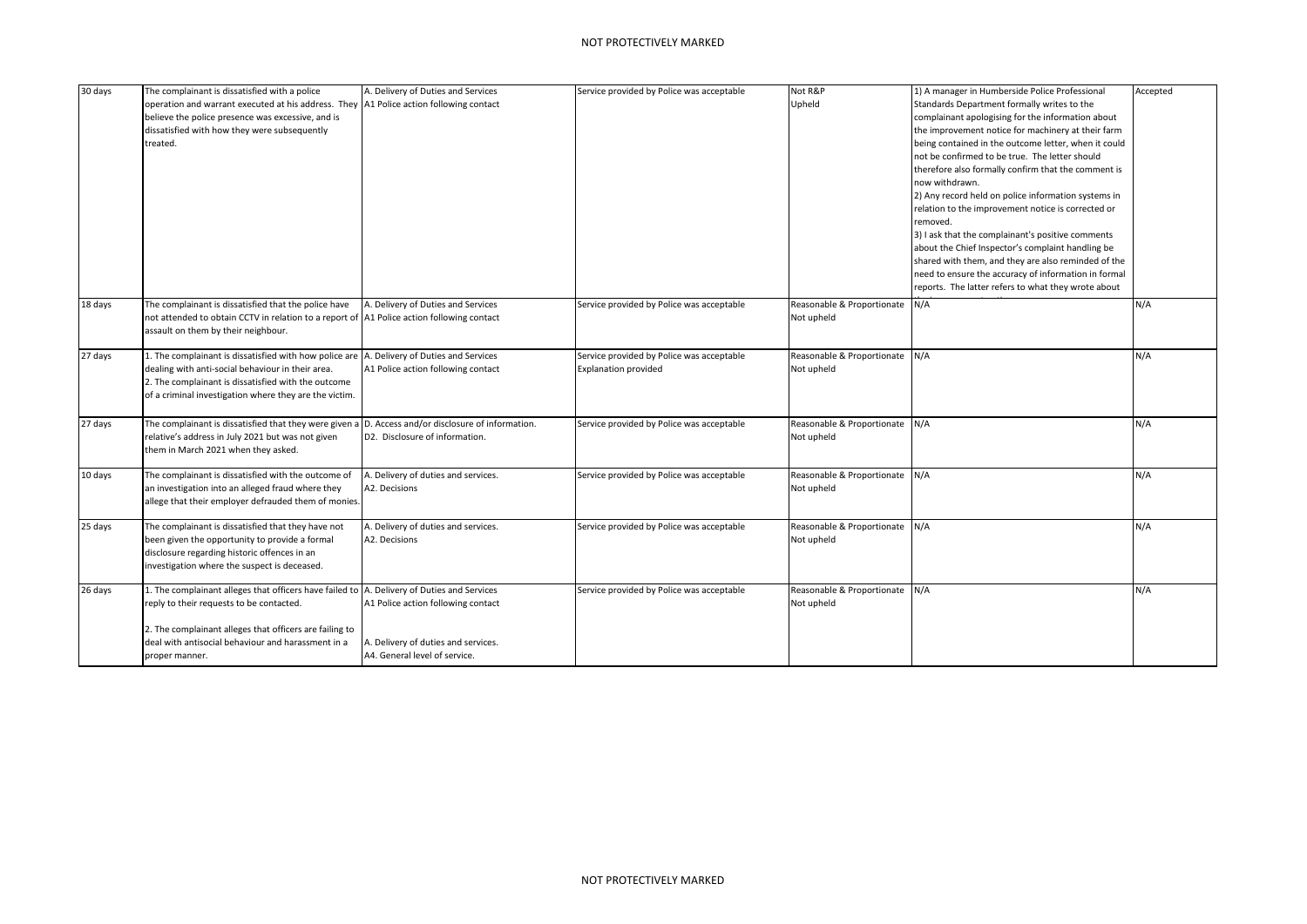| 20 days | The complainant states they have provided                                         | A. Delivery of Duties and Services            | Service provided by Police was acceptable  | Not R&P                        | 1) A manager or supervisor from Humberside Police         | Accepted |
|---------|-----------------------------------------------------------------------------------|-----------------------------------------------|--------------------------------------------|--------------------------------|-----------------------------------------------------------|----------|
|         | information to the Humberside Police Firearms                                     | A1 Police action following contact            |                                            | Upheld                         | Firearms and Explosives Licensing Unit provide an         |          |
|         | Licensing Department which has not been acted                                     |                                               |                                            |                                | explanation as to why the two websites in question        |          |
|         | upon.                                                                             |                                               |                                            |                                | are not breaking the law, as the complainant alleges,     |          |
|         |                                                                                   |                                               |                                            |                                | and why they do not need to be investigated, OR,          |          |
|         |                                                                                   |                                               |                                            |                                | 2) If that is not possible, they should forward on the e- |          |
|         |                                                                                   |                                               |                                            |                                | mails where the complainant raises his concerns to        |          |
|         |                                                                                   |                                               |                                            |                                | their equivalent units in Wiltshire and Sussex. I am      |          |
|         |                                                                                   |                                               |                                            |                                | not recommending that they endorse or support the         |          |
|         |                                                                                   |                                               |                                            |                                | complainant's views, I am simply recommending that        |          |
|         |                                                                                   |                                               |                                            |                                | they pass on his email raising the concerns to those      |          |
|         |                                                                                   |                                               |                                            |                                | units that do have jurisdiction over the websites to      |          |
|         |                                                                                   |                                               |                                            |                                | deal with as they see fit.                                |          |
|         |                                                                                   |                                               |                                            |                                | 3) Once either 1 or 2 has been completed as               |          |
|         |                                                                                   |                                               |                                            |                                | appropriate, a letter is sent to the complainant telling  |          |
|         |                                                                                   |                                               |                                            |                                | him that Humberside Police will not entertain any         |          |
|         |                                                                                   |                                               |                                            |                                | further communication on these matters. They will         |          |
|         |                                                                                   |                                               |                                            |                                | either be closed, or they can be contacted by the two     |          |
|         |                                                                                   |                                               |                                            |                                | forces in question directly as they deem appropriate      |          |
|         |                                                                                   |                                               |                                            |                                |                                                           |          |
| 18 days | The complaint is that officers forced entry to the                                | A. Delivery of Duties and Services            | Service provided by Police was acceptable  | Reasonable & Proportionate     | N/A                                                       | N/A      |
|         | complainant's property causing damage to the door                                 | A1 Police action following contact            | <b>Explanation provided</b>                | Not upheld                     |                                                           |          |
|         | and door frame beyond repair when it could be                                     |                                               |                                            |                                |                                                           |          |
|         | checked that the wanted person was at a probation                                 |                                               |                                            |                                |                                                           |          |
|         | appointment and GPRS enabled tag.                                                 |                                               |                                            |                                |                                                           |          |
| 16 days | The complainant is dissatisfied with how they were                                | H. Individual Behaviour                       | Service provided by Police was acceptable  | Reasonable & Proportionate N/A |                                                           | N/A      |
|         |                                                                                   |                                               |                                            |                                |                                                           |          |
|         | dealt with by a Police Community Support Officer at                               | H3 Unprofessional attitude and disrespect     |                                            | Not upheld                     |                                                           |          |
|         | their home address on and states that the officer put                             |                                               |                                            |                                |                                                           |          |
|         | pressure on them to see a doctor, trying to tell them                             |                                               |                                            |                                |                                                           |          |
|         | they are mentally unwell which they find abusive, an                              |                                               |                                            |                                |                                                           |          |
|         | insult, discriminatory and unprofessional.                                        |                                               |                                            |                                |                                                           |          |
|         |                                                                                   |                                               |                                            |                                |                                                           |          |
| 29 days | The complainant is dissatisfied with police actions                               | A. Delivery of Duties and Services            | Service provided by Police was acceptable  | Reasonable & Proportionate N/A |                                                           | N/A      |
|         | which are and have been taken in relation to                                      | A1 Police action following contact            |                                            | Not upheld                     |                                                           |          |
|         | protecting their 17 year old daughter who is                                      |                                               |                                            |                                |                                                           |          |
|         | vulnerable.                                                                       |                                               |                                            |                                |                                                           |          |
| 28 days | The complainant is dissatisfied that the police have                              | A. Delivery of duties and Services            | Service provided by Police was acceptable  | Reasonable & Proportionate N/A |                                                           | N/A      |
|         | refused to take a statement from a victim regarding a A4 General level of service |                                               | <b>Explanation provided</b>                | Not upheld                     |                                                           |          |
|         | pervert the course of justice allegation.                                         |                                               |                                            |                                |                                                           |          |
|         |                                                                                   |                                               |                                            |                                |                                                           |          |
| 18 days | The complainant alleges that the male officers who                                | B. Police powers, policies and procedures     | Service provided by Police was acceptable  | Reasonable & Proportionate N/A |                                                           | N/A      |
|         | put them into the back of a police van used force                                 | B4 Use of Force                               |                                            | Not upheld                     |                                                           |          |
|         | which was inappropriate, unjustified and unlawful.                                |                                               |                                            |                                |                                                           |          |
| 19 days | The complainant is dissatisfied with the legal services                           | C. Handling of or damage to property/premises | Service provided by Police was acceptable  | Not reasonable &               | N/A                                                       | N/A      |
|         | department who have not progressed their                                          | $C - N/A$                                     |                                            | Proportionate                  |                                                           |          |
|         | compensation claim regarding their mobile telephone                               |                                               |                                            | Upheld                         |                                                           |          |
|         | which was destroyed by police.                                                    |                                               |                                            |                                |                                                           |          |
|         |                                                                                   |                                               |                                            |                                |                                                           |          |
| 18 days | 1. The complainant is dissatisfied that officers                                  | A. Delivery of Duties and Services            | Service provided by Police was in the main | Reasonable & Proportionate N/A |                                                           | N/A      |
|         | attended their property to speak to them about what A2 Decisions                  |                                               | acceptable.                                | Not upheld                     |                                                           |          |
|         | they consider to be a trivial matter.                                             |                                               | Explanation/apology provided               |                                |                                                           |          |
|         |                                                                                   |                                               |                                            |                                |                                                           |          |
|         | 2. The complainant alleges that the officer who                                   | A. Delivery of duties and services.           |                                            |                                |                                                           |          |
|         | visited them had no manners when speaking to                                      | A4. General level of service.                 |                                            |                                |                                                           |          |
|         |                                                                                   |                                               |                                            |                                |                                                           |          |